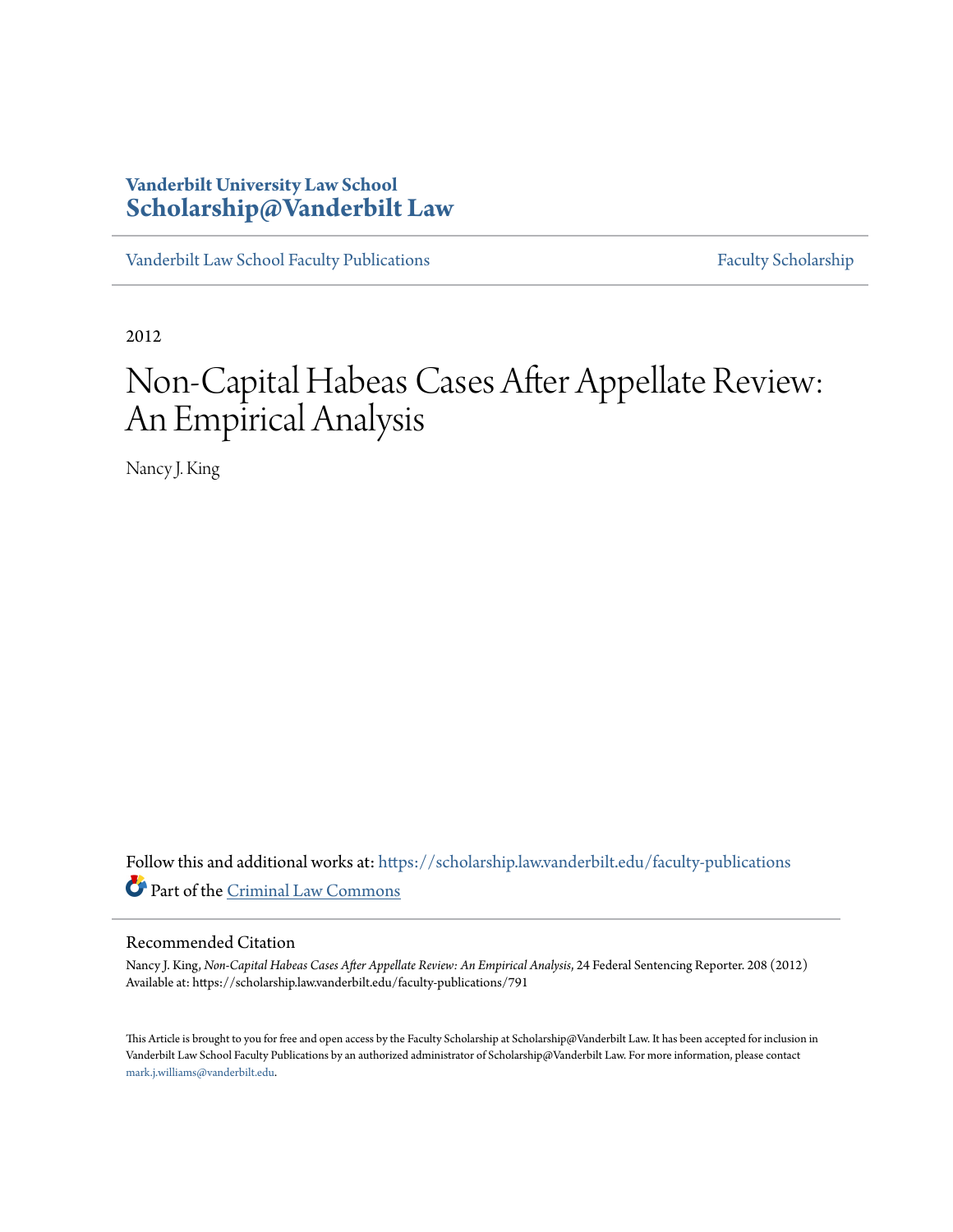

Retrieved from DiscoverArchive, Vanderbilt University's Institutional Repository

Published as Nancy J. King, Non-Capital Habeas Cases after Appellate Review: An Empirical Analysis in 24 Fed. Sent. R. 208 2012. © 2012 by the Regents of the University of California. Copying and permissions notice: Authorization to copy this content beyond fair use (as specified in Sections 107 and 108 of the U. S. Copyright Law) for internal or personal use, or the internal or personal use of specific clients, is granted by the Regents of the University of California for libraries and other users, provided that they are registered with and pay the specified fee via Rightslink® on JSTOR (http://www.jstor.org/r/ucal) or directly with the Copyright Clearance Center, http://www.copyright.com.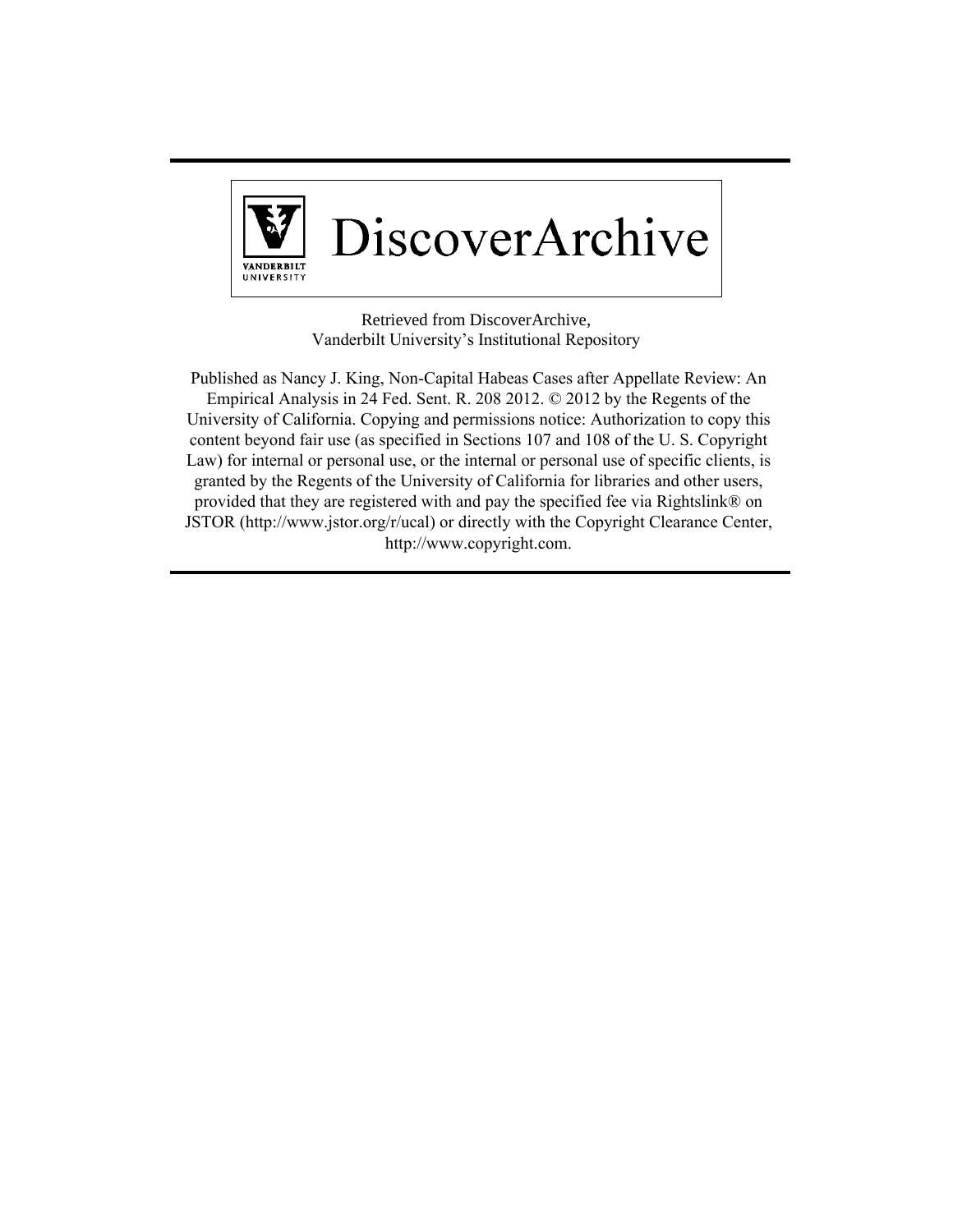

UNIVERSITY OF CALIFORNIA PRESS JOURNALS + DIGITAL PUBLISHING



Non-Capital Habeas Cases after Appellate Review: An Empirical Analysis Author(s): Nancy J. King Reviewed work(s): Source: Federal Sentencing Reporter, Vol. 24, No. 4, Prisoner Rights and Habeas Corpus: Assessing the Impact of the 1996 Reforms (April 2012), pp. 308-320 Published by: [University of California Press](http://www.jstor.org/action/showPublisher?publisherCode=ucal) on behalf of the [Vera Institute of Justice](http://www.jstor.org/action/showPublisher?publisherCode=vera) Stable URL: [http://www.jstor.org/stable/10.1525/fsr.2012.24.4.308](http://www.jstor.org/stable/10.1525/fsr.2012.24.4.308?origin=JSTOR-pdf) . Accessed: 09/01/2013 15:02

Your use of the JSTOR archive indicates your acceptance of the Terms & Conditions of Use, available at <http://www.jstor.org/page/info/about/policies/terms.jsp>

JSTOR is a not-for-profit service that helps scholars, researchers, and students discover, use, and build upon a wide range of content in a trusted digital archive. We use information technology and tools to increase productivity and facilitate new forms of scholarship. For more information about JSTOR, please contact support@jstor.org.



*University of California Press* and *Vera Institute of Justice* are collaborating with JSTOR to digitize, preserve and extend access to *Federal Sentencing Reporter.*

http://www.jstor.org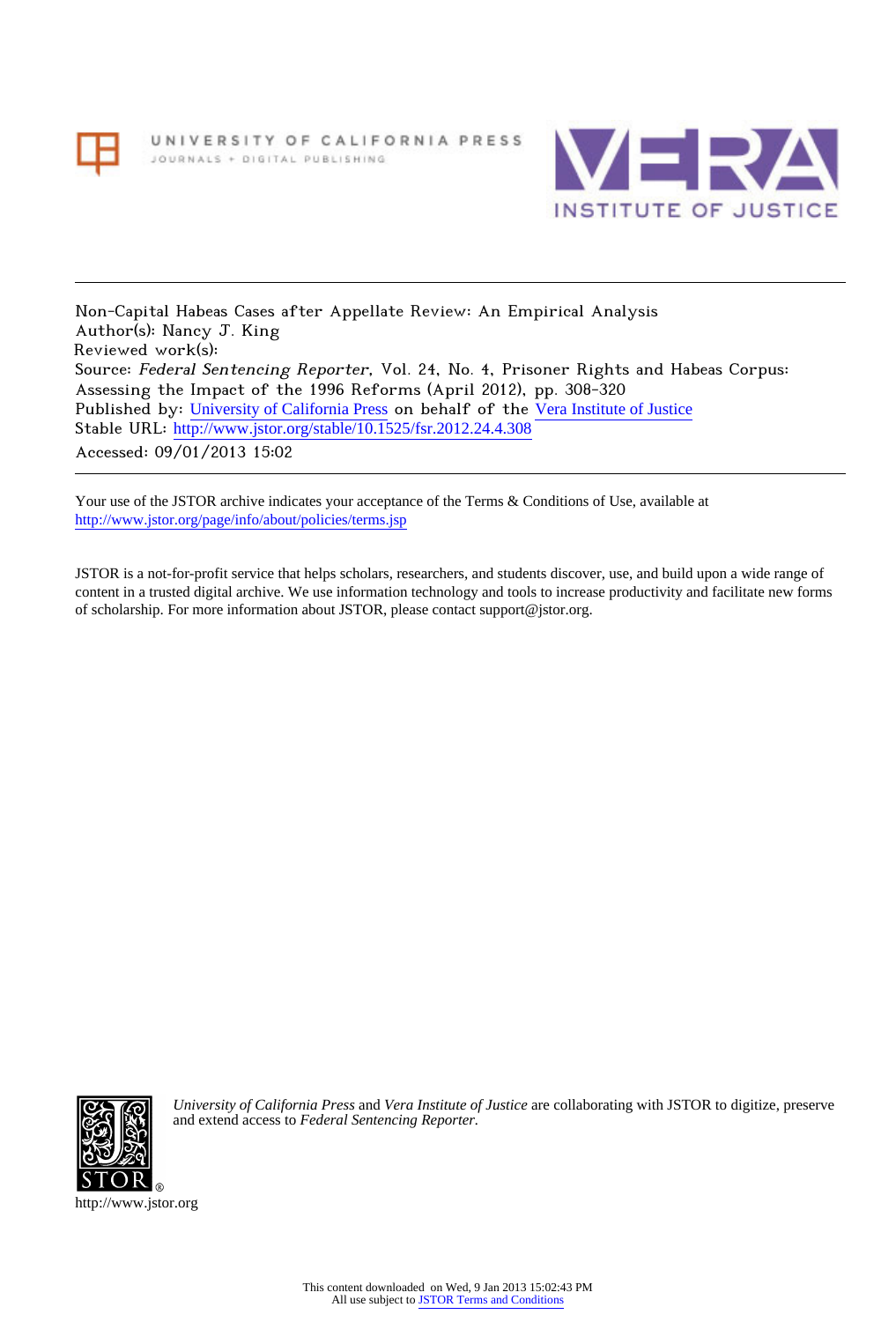## **Non-Capital Habeas Cases after Appellate Review: An Empirical Analysis**



## **Nancy J. King**

Speir Professor of Law, Vanderbilt University Law School<sup>1</sup>

In 2007, a decade after AEDPA's effective date, the first empirical study of litigation under the Act was released. In the study, a team of researchers from the National Center for State Courts and I examined district court activity in 2384 randomly selected, non-capital habeas cases, approximately 6.5 percent of the non-capital habeas cases commenced in federal district courts in 2003 and 2004 by state prisoners.<sup>2</sup> In this article, I follow those same cases into the courts of appeals.3 Part A summarizes appellate activity overall. Part B examines in more detail the cases from the study in which petitioners received relief.

## **A. Summary of Appellate Activity**

The 2384 district court cases in the 2007 study sample produced more than 896 cases filed in the courts of appeals. This level of appellate activity—roughly three appellate cases for every eight district court cases filed mirrors the volume reported by the Administrative Office of the Courts. Each year, the federal courts consider more than 16,000 non-capital state prisoner habeas cases at the trial level, and more than 6200 such cases in the courts of appeals, nearly half of which are filed in just two circuits: the Fifth and the Ninth.4

For each of the 2188 terminated district court cases in the 2007 study sample,<sup>5</sup> this article tracks two categories of court of appeals cases: First, any appeal of the initial district court judgment, and, second, if the district court dismissed the petition as successive and a separate appeal of that dismissal was not filed, any immediate request for authorization from the court of appeals to file a successive petition. Information about the following filings in the courts of appeals was not collected: (1) any interlocutory appeal of a district court order before final judgment; (2) any appeal consolidated together with another appellate case; (3) any request for permission to file a successive petition filed by a petitioner who also filed a separate appeal of the district court's dismissal; and (4) any later appeal of a new district court judgment after remand. Because these filings (many of which were assigned separate case numbers in the courts of appeals) are excluded from the volume of appellate activity reported here, that volume probably underestimates the actual amount of habeas litigation in the courts of appeals.<sup>6</sup> This methodology

identified appellate activity for approximately 41 percent of the study cases that had terminated in the district courts. A summary of the appellate activity generated by these cases appears in Table 1.

## **1. Appeals by the state**

By December 2011, only 12 of the 2384 study cases were still pending in the district courts, and petitioners had received some sort of favorable decision from the district courts in a total of fourteen cases.7 See Table 2. States' attorneys appealed the district court's decision to grant the writ in six of those fourteen cases, an appeal rate of 42 percent. In two of those six appeals the district court's decision was vacated, a 1-in-3 win rate on appeal.

## **2. Appeals by petitioners**

Although petitioners in the study sample chose to appeal their adverse judgments almost as often as states—about 38 percent of the time overall8—they fared much worse in the courts of appeals. Fewer than 2 in 100 obtained any sort of remand.<sup>9</sup>

**a. Certificates of appealability.** Most petitioners, 77 percent, lost their appeals when the courts of appeals denied their requests for certificates of appealability (COAs). Under § 2253, a petitioner must first obtain a COA from either the district court or the court of appeals before the court of appeals will consider his appeal.<sup>10</sup> The COA defines the issues subject to review, and is available only upon a "substantial showing of the denial of a constitutional right."11 This has proven to be a formidable barrier to review. In fewer than half of the cases ending in denial or dismissal in the district courts<sup>12</sup> did the petitioner receive a COA ruling from either court. More than 92 percent of all COA rulings were denials. See Table 3.

Rulings on COAs varied greatly between circuits. Consider the two circuits with the largest volume of habeas cases, for example. In the Ninth Circuit, district judges granted more than 14 percent and the court of appeals granted more than 13 percent of COAs sought, while in the Fifth Circuit, every COA sought from a district judge was denied, and only 7 percent were granted by the court of appeals.

*Federal Sentencing Reporter,* Vol. 24, No. 4, pp. 308–319, ISSN 1053-9867 electronic ISSN 1533-8363. ©2012 Vera Institute of Justice. All rights reserved. Please direct requests for permission to photocopy or reproduce article content through the University of California Press's Rights and Permissions website, http://www.ucpressjournals.com/reprintInfo.asp. DOI: 10.1525/fsr.2012.24.4.308.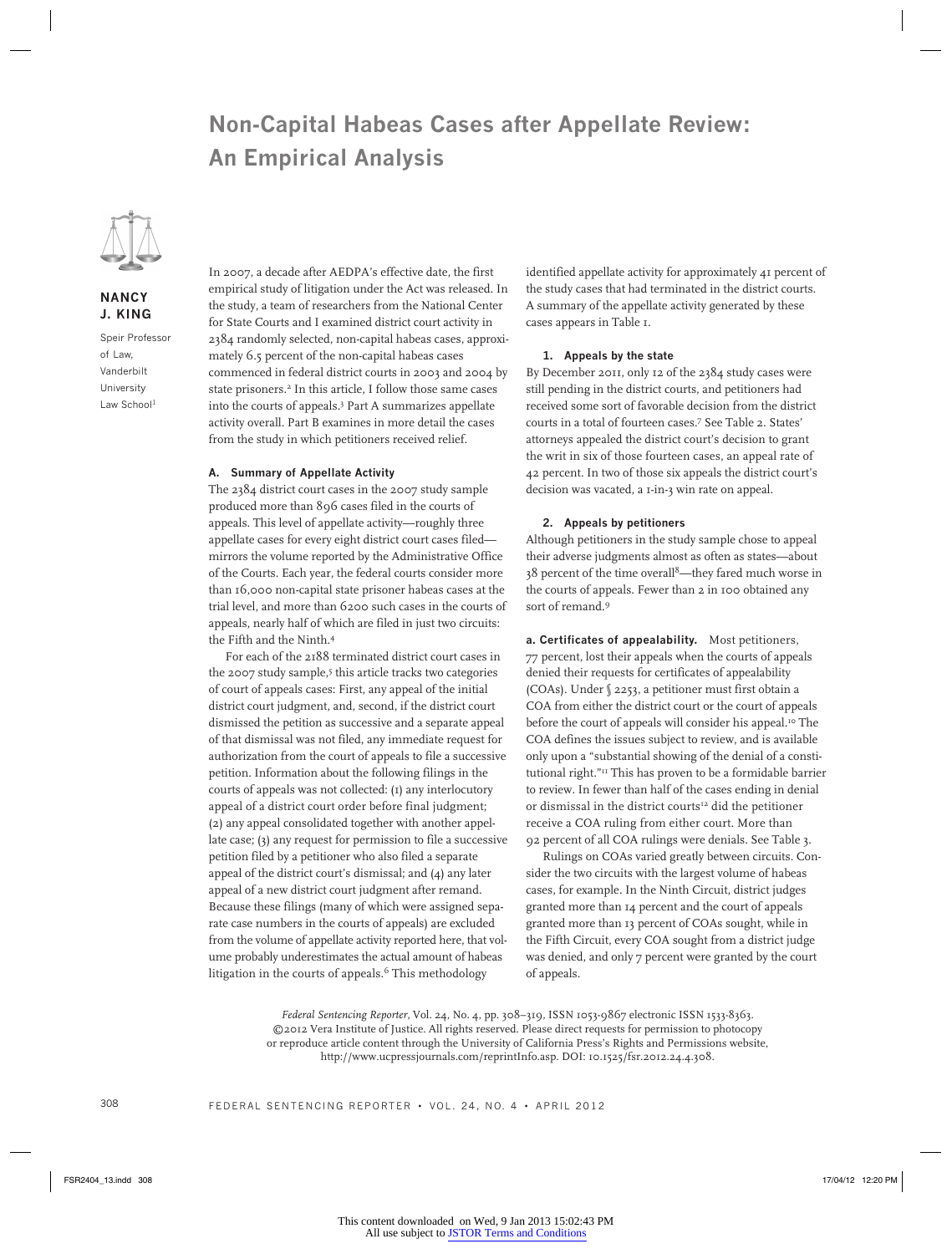**Table 1. Summary of Appellate Activity** 

|               |                                                                  | No Appellate Activity                               |                                                | <b>Appellate Activity</b>                     |                                                                         |                                                   |  |  |
|---------------|------------------------------------------------------------------|-----------------------------------------------------|------------------------------------------------|-----------------------------------------------|-------------------------------------------------------------------------|---------------------------------------------------|--|--|
| Circuit       | <b>Total Cases Filed</b><br>in District Courts<br>within Circuit | Percentage of<br>cases with no<br>appeals activity* | Number of<br>cases with no<br>appeals activity | Number of<br>cases petitioner<br>filed appeal | Number of cases fol-<br>lowed by request to<br>file successive petition | Number of cases<br>in which state<br>filed appeal |  |  |
| $\mathbf I$   | 27                                                               | 67%                                                 | 18                                             | 8                                             | $\mathbf I$                                                             | $\circ$                                           |  |  |
| $\mathbf{2}$  | 175                                                              | 58%                                                 | IOI                                            | 70                                            | $\overline{3}$                                                          | $\mathbf I$                                       |  |  |
| $\mathbf{3}$  | 149                                                              | 60%                                                 | QO                                             | 56                                            | 2                                                                       | I                                                 |  |  |
| 4             | 183                                                              | 59%                                                 | IO7                                            | 75                                            | $\mathbf I$                                                             | $\circ$                                           |  |  |
| 5             | 463                                                              | 67%                                                 | 310                                            | 134                                           | 19                                                                      | $\circ$                                           |  |  |
| 6             | 193                                                              | 63%                                                 | <b>I22</b>                                     | 62                                            | 9                                                                       | $\circ$                                           |  |  |
| 7             | 169                                                              | 72%                                                 | <b>I2I</b>                                     | 46                                            | 2                                                                       | $\circ$                                           |  |  |
| 8             | <b>II5</b>                                                       | 67%                                                 | 77                                             | 3I                                            | 7                                                                       | $\circ$                                           |  |  |
| $\mathbf{Q}$  | 5II                                                              | 57%                                                 | 292                                            | 202                                           | $I_4$                                                                   | 3                                                 |  |  |
| IO            | 89                                                               | 55%                                                 | 49                                             | 33                                            | 7                                                                       | $\circ$                                           |  |  |
| $_{\rm II}$   | 310                                                              | 65%                                                 | 200                                            | IOI                                           | 8                                                                       | I                                                 |  |  |
| <b>Totals</b> | 2384                                                             | 62%                                                 | 1488                                           | 817                                           | 73                                                                      | 6                                                 |  |  |

\*Of all cases filed in districts within each circuit, including cases still pending in the district court and those transferred to another district. Of total cases terminated in the district courts in favor of the state, about 38% were appealed by petitioners. *See* note 8 and accompanying text.

#### **b. Other reasons petitioners secured no relief on**

**appeal.** Even with a COA, petitioners were likely to lose in the courts of appeals. Petitioners secured no relief in all three of the study cases in which both the circuit and the district court granted a COA, forty-four of the forty-nine cases appealed after the district judge granted a COA,<sup>13</sup> and thirty-eight of the fifty cases in which the court of appeals granted a COA.

In addition to the appeals that ended when a COA was denied, and those that failed after a COA grant, another 12 percent of petitioners' attempts to appeal were rejected for a variety of reasons including untimeliness, failure to pay fees, and voluntary dismissal.14

#### **3. Requests for permission to file successive petitions**

AEDPA bars a district judge from considering a successive petition unless the petitioner first obtains permission to file that petition from the court of appeals. Permission to

file a successive petition with a new claim will be granted only if the petitioner demonstrates that his new claim either (1) relies on a new constitutional rule that the Supreme Court has made retroactively applicable, or (2) is based on newly discovered facts that, together with other evidence, convincingly demonstrate his innocence of the underlying offense.<sup>15</sup> Although some petitioners seek such permission *before* attempting to file a successive petition in district court, others seek such permission only *after* the district court has rejected a petition as successive. Because a request for permission filed in the court of appeals after a district judge's dismissal functions somewhat like an appeal, these requests were also tracked.

Such requests reach the courts of appeals in one of two ways. When rejecting a petition as successive, some district judges routinely "transfer" the case to the court of appeals, where a new case—usually captioned *In re [petitioner's last name]*—is then opened. The transfer order from the district court is docketed as part of that new case,

| Table 2.                                    |       |      |                                   |         |                |  |  |  |
|---------------------------------------------|-------|------|-----------------------------------|---------|----------------|--|--|--|
| <b>Summary of Outcomes in Federal Court</b> |       |      |                                   |         |                |  |  |  |
| Cases Completed* $100\%$ (2188)             |       |      |                                   |         |                |  |  |  |
| District Ct Cases Denying Relief            | 99.4% | 2174 | District Ct Cases Granting Relief | $0.6\%$ | $I_4$          |  |  |  |
| COA granted by any court                    | 4.7%  | IO3  | Appealed by State                 | 0.3%    | $\sigma$       |  |  |  |
| Remanded to district court                  | 0.7%  | тб   | Reversed                          | 0.01%   | $\overline{a}$ |  |  |  |
| New grants after remand**                   | 0.28% | 6    | Grants Remaining After Appeal     | 0.55%   | I <sub>2</sub> |  |  |  |

**Total Cases Granting Petitioner Relief: 0.82%** (18)

\* Does not include cases transferred to another district or the 12 cases still pending in the District Court

\*\*Does not include one case still pending on remand in the District Court

Federal Sentencing Reporter • Vol. 24, No. 4 • April 2012 309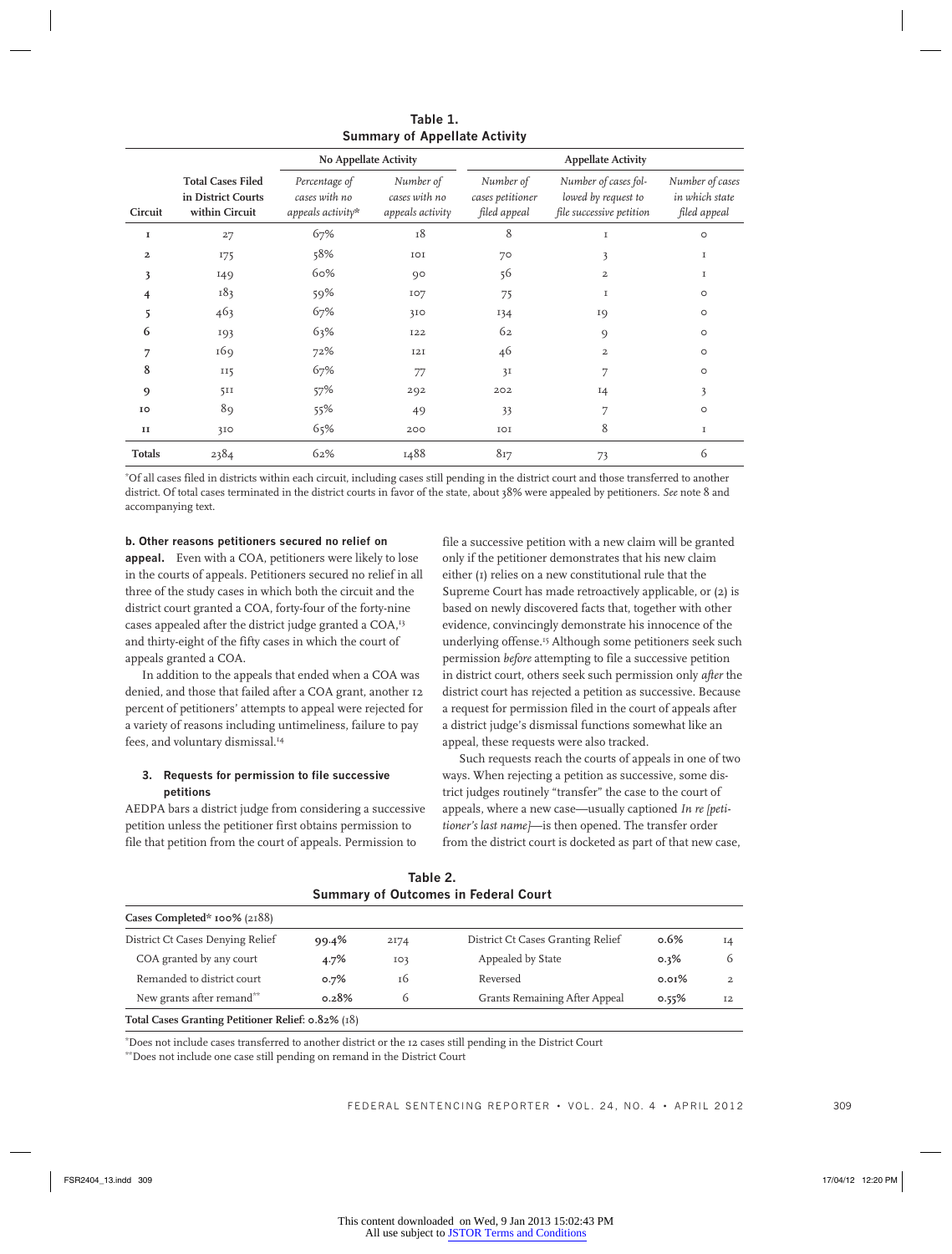| Table 3.                                                   |
|------------------------------------------------------------|
| <b>Rulings on Certificates of Appealability by Circuit</b> |

|                |                |                  | <b>COA Rulings by District Court</b> |               |                |                             |                  | <b>COA Rulings by Circuit Court</b> |               |                |                             |
|----------------|----------------|------------------|--------------------------------------|---------------|----------------|-----------------------------|------------------|-------------------------------------|---------------|----------------|-----------------------------|
| Circuit        | Total<br>Cases | No COA<br>Ruling | % Cases<br>with No<br>Ruling*        | COA<br>Denied | COA<br>Granted | % COA<br>rulings<br>Granted | No COA<br>Ruling | % Cases<br>with No<br>Ruling*       | COA<br>Denied | COA<br>Granted | % COA<br>rulings<br>Granted |
| 1              | 27             | 19               | 70%                                  | 6             | $\overline{a}$ | 25.0%                       | 2I               | 78%                                 | 6             | $\circ$        | $0.0\%$                     |
| $\mathbf{2}$   | 175            | 62               | 35%                                  | 108           | 5              | 4.4%                        | <b>I20</b>       | 69%                                 | 54            | 1              | 1.8%                        |
| 3              | 149            | 4 <sub>I</sub>   | 28%                                  | 108           | $\circ$        | $0.0\%$                     | 93               | 62%                                 | 52            | $\overline{4}$ | 7.7%                        |
| $\overline{4}$ | 183            | 133              | 73%                                  | 49            | $\mathbf I$    | 2.0%                        | 116              | 63%                                 | 67            | $\circ$        | $0.0\%$                     |
| 5              | 463            | 284              | 61%                                  | 178           | $\circ$        | $0.0\%$                     | 363              | 78%                                 | 93            | 7              | $7.0\%$                     |
| 6              | 193            | 74               | 38%                                  | II3           | 6              | 5.0%                        | 138              | 72%                                 | 48            | 7              | 12.7%                       |
| 7              | 169            | <b>I24</b>       | 73%                                  | 44            | $\mathbf I$    | 2.2%                        | 142              | 84%                                 | 26            | $\mathbf I$    | 3.7%                        |
| 8              | II5            | 66               | 57%                                  | 45            | $\overline{4}$ | 8.2%                        | Q2               | 80%                                 | 22            | $\mathbf I$    | $4.3\%$                     |
| 9              | 5II            | 303              | 59%                                  | 178           | 30             | 14.4%                       | 343              | 67%                                 | 146           | 22             | 13.1%                       |
| IO             | 89             | 59               | 66%                                  | 30            | $\circ$        | 0.0%                        | 64               | 72%                                 | 23            | $\overline{a}$ | 8.0%                        |
| $_{\rm II}$    | 3IO            | 214              | 69%                                  | QO            | 6              | $6.3\%$                     | 227              | 73%                                 | 78            | 5              | 6.0%                        |
| Totals         | 2384           | 1379             | 58%                                  | 949           | 55             | 5.47%                       | 1719             | 72%                                 | 615           | 50             | 7.52%                       |

\* Of all cases filed in district courts in each circuit, including cases still pending in the district court and those transferred to another district. For percentages calculated using only cases terminated in the district courts in favor of the state, see text at notes 10-12, and note 19.

where it essentially serves as the petitioner's request for the court of appeals to rule one way or the other on whether he will be allowed to file a successive petition. Other district judges simply dismiss successive petitions, leaving it to the petitioner to file in the court of appeals a request for permission to file a successive petition.

Of the petitioners in the study whose petitions were rejected by the district court as successive, more than half proceeded to the court of appeals with an appeal or, more often, a request in the court of appeals for permission to file a successive petition.<sup>16</sup> Not one succeeded; all requests were denied<sup>17</sup>

#### **B. Grants of Relief**

The 2007 study reported a very low grant rate in the district courts—by the end of 2006, less than 0.4 percent of non-capital habeas petitioners whose cases had concluded in the district courts had succeeded in securing a grant of relief from a district judge. As the report observed, without examining how many additional petitioners received relief after review by the courts of appeals, it was not possible to report an *overall* grant rate.18

Now that almost all of the study cases have wound their way through the appellate system, a preliminary estimate of the overall grant rate is possible. Examining the study cases at the end of 2011 reveals that for state prisoners serving non-capital sentences the chance of habeas relief, even when appellate review is taken into account, remains remote. The percentage of these petitioners receiving any sort of relief in federal court seven or eight years after filing, considering both district and circuit court review, is just 0.8 percent. This remains less than the grant rate reported in district courts alone in cases litigated prior to AEDPA.19

Specifically, as of December 2011, among the 2188 study cases that had terminated in the district courts,<sup>20</sup> a total of eighteen petitioners received any favorable ruling. Of these, twelve were district court judgments granting the writ that were either affirmed on appeal or not appealed, and six were cases in which petitioners received relief after successfully appealing a district court judgment that had denied or dismissed the petition. See Table 2.

The eighteen cases in which state prisoners in the study sample received some sort of relief from federal litigation are detailed in Table 4. The table collects the following information for each case: district (state), conviction(s) underlying custody, sentence(s) imposed, date sentence(s) imposed, count that was at issue in habeas case, error found by the federal court, proceeding in which error occurred, county of prosecution, whether an evidentiary hearing was held on the claim in federal or in state court, whether the deferential standard of § 2254(d) was applied, type of relief ordered, date relief ordered, and the outcome in state court after federal habeas review terminated.

## **1. Errors underlying relief; relief ordered** It is difficult to find any sort of pattern in these cases they appear to be a random assortment of errors affecting a wide variety of proceedings.

**a. Cases challenging decisions other than state criminal judgment.** A surprisingly large proportion of non-capital habeas cases filed by state prisoners challenge not the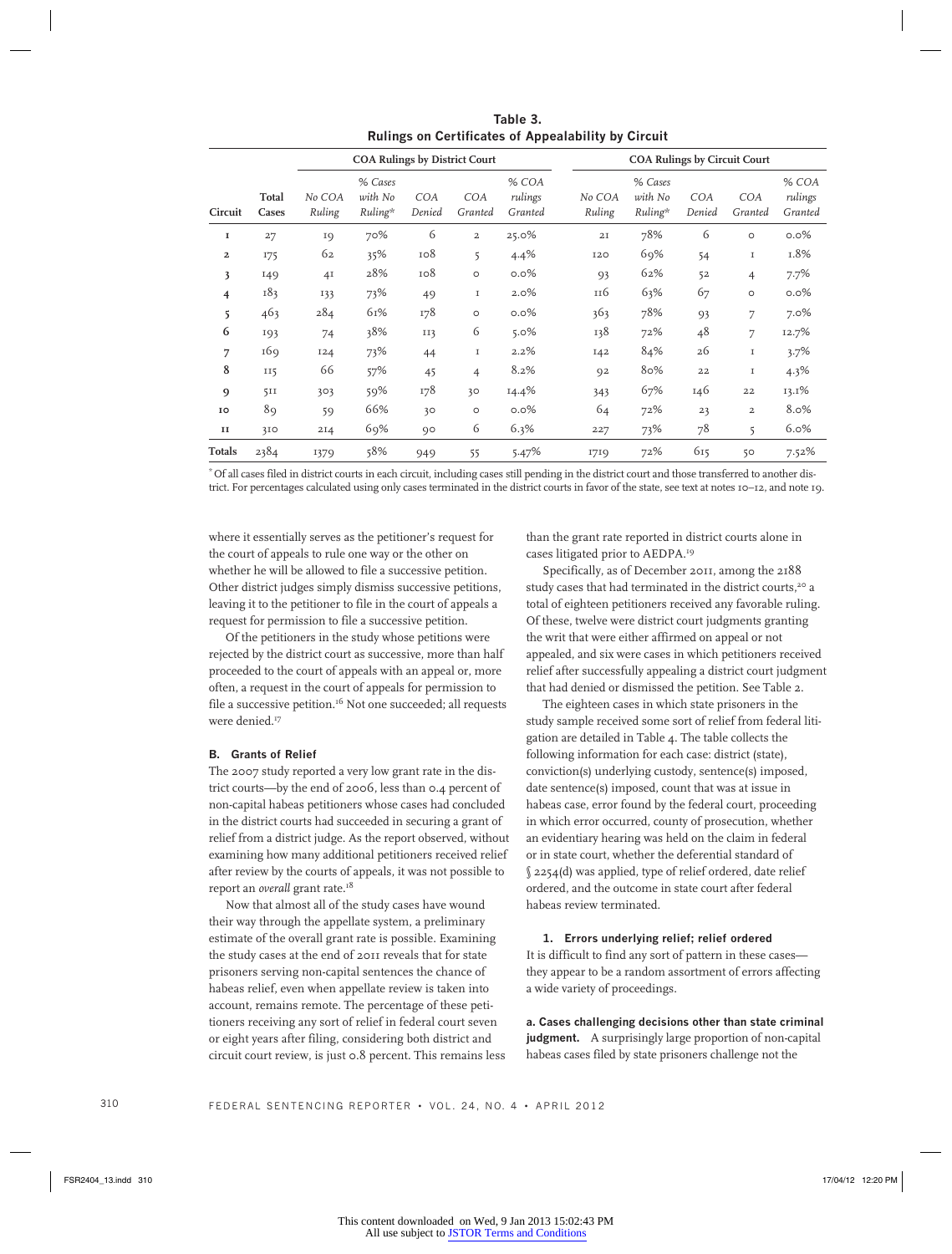|                                   |                                                                                                                                                                                                                                                                     |                                                                                                                                                                                                                                                                                                                                                                                                     |                                                                         | <b>Cases Securing Habeas Relief</b><br>Table 4                                             |                                                                                                                                                                                                                                                                                  |                                                                                                                                                                                                                                                                                           |
|-----------------------------------|---------------------------------------------------------------------------------------------------------------------------------------------------------------------------------------------------------------------------------------------------------------------|-----------------------------------------------------------------------------------------------------------------------------------------------------------------------------------------------------------------------------------------------------------------------------------------------------------------------------------------------------------------------------------------------------|-------------------------------------------------------------------------|--------------------------------------------------------------------------------------------|----------------------------------------------------------------------------------------------------------------------------------------------------------------------------------------------------------------------------------------------------------------------------------|-------------------------------------------------------------------------------------------------------------------------------------------------------------------------------------------------------------------------------------------------------------------------------------------|
| District                          | (Count) Conviction-Sentence<br>Date Sentenced                                                                                                                                                                                                                       | Consideration of Error in State Court<br>(Count affected) Error Found                                                                                                                                                                                                                                                                                                                               | Proceeding<br>Flawed<br>County                                          | Fed./ State Ct<br>Std of Rev.<br>Ev. Hrg in                                                | Type Relief (Count)<br>Date Ordered                                                                                                                                                                                                                                              | Outcome in State Court after Federal Habeas<br>Relief Granted                                                                                                                                                                                                                             |
|                                   |                                                                                                                                                                                                                                                                     |                                                                                                                                                                                                                                                                                                                                                                                                     |                                                                         | District Court Grants Not Appealed                                                         |                                                                                                                                                                                                                                                                                  |                                                                                                                                                                                                                                                                                           |
| CASE <sub>I</sub><br><b>EDNY</b>  | (1) $2^{\circ}$ gun poss.-15 yrs;<br>$(2)$ $2^{\circ}$ assault-5 yrs,<br>concurrent<br>1/10/01                                                                                                                                                                      | (1) insuff. ev. that firearm was shotgun;<br>direct<br>State court rejected claim on<br>bad jury instructions.<br>appeal.                                                                                                                                                                                                                                                                           | Kings Co.<br>Jury trial                                                 | 2254(d) applied<br>No/no                                                                   | while P appealed denial of<br>Retry (1) - 12/17/04 (order<br>was stayed for 3 months<br>other claims).                                                                                                                                                                           | $8/24/$ 07. There is no indication that he was reprose-<br>paroled 12/21/04. His parole supervision expired<br>P served 5-yr concurrent sentence for assault,<br>cuted on the gun charge.                                                                                                 |
| CASE <sub>2</sub><br><b>EDNY</b>  | 7 yrs each, to be served consec-<br>utively to the 1° manslaughter<br>band; (2) 5 counts 2° assault<br>(1) Promoting prison contra-<br>sentence P had been serving<br>-Two consecutive terms of<br>in connection with a 1997<br>altercation in prison<br>since 1995 | 7 yrs max, concurrent to sentence P was<br>Ineffective assistance of counsel for bad<br>yrs consecutive), leading P to reject plea<br>offer of 5-7 yrs consecutive to sentence<br>already serving, but actual max was 28<br>advice during plea negotiations about<br>(was told<br>State court held claim procedurally<br>potential sentence after trial<br>he was already serving.<br><b>barred</b> | Plea negotia-<br>Suffolk Co.<br>tions                                   | proposed settle-<br>Scheduled/no<br>ment before<br>State DA<br>hearing                     | tive, leaving the underlying<br>7 yrs from 14 yrs consecu-<br>Parties negotiated settle-<br>convictions undisturbed<br>ment before evidentiary<br>State ordered to amend<br>petitioner's sentence to<br>(essentially the bargain<br>P turned down earlier).<br>hearing was held- | Prison records lists his release as "US IMMIGRA-<br>P's sentence was reduced from 14 to 7 yrs; he was<br>released on 8/4/09.<br>TION PAROLE."                                                                                                                                             |
|                                   | 11/17/97                                                                                                                                                                                                                                                            |                                                                                                                                                                                                                                                                                                                                                                                                     |                                                                         |                                                                                            | 9/30/08                                                                                                                                                                                                                                                                          |                                                                                                                                                                                                                                                                                           |
| CASE <sub>3</sub><br><b>HOCIS</b> | lenge to a July 2003 charge of<br>N/a-P raised pretrial chal-<br>vehicular manslaughter                                                                                                                                                                             | mistrial, declared when D's witness testi-<br>fied that decedent was not wearing belt<br>to dismiss.<br>1g. 2004<br>curing<br>No manifest necessity for Au<br>and judge failed to consider<br>State trial judge denied mo.<br>instructions.                                                                                                                                                         | Franklin Co.<br>tody (release<br>Pretrial cus-<br>on recogni-<br>zance) | 2254(d) applied<br>to trial judge's<br>decision deny-<br>ing motion to<br>dismiss<br>No/no | ble jeopardy-state ordered<br>Retrial was barred by dou-<br>to dismiss charge.<br>3/14/06                                                                                                                                                                                        | found that her release on conditions was "custody").<br>throughout her habeas litigation (the federal court<br>Charge was dismissed. P was not incarcerated                                                                                                                               |
| CASE 4<br><b>NDCA</b>             | (1) Robbery-5 yrs; (2) Assault<br>likely to produce great bodily<br>length) was stayed because it<br>offense, §654);(3) aggravated<br>harm – sentence (unknown<br>was the same "act" as other<br>mayhem-LWOP<br>6/20/01                                             | (3) Confrontation violation excluding evi-<br>state court;<br>dence to impeach government witness<br>(harmless as to other counts)<br>Unknown if claim raised in<br>documents not available.                                                                                                                                                                                                        | Alameda Co.<br>Jury trial                                               | whether applied<br>No/not known<br>2254(d), docs<br>not available<br>Not known             | Retry or resentence w/in<br>90 days.<br>1/19/05                                                                                                                                                                                                                                  | trial, and was sentenced to 8 yrs consecutive to his 5<br>P entered a change of plea on 5/27/05, and pleaded<br>hem, noting the factual basis was the evidence at<br>no contest to simple rather than aggravated may-<br>yr robbery sentence. P is in prison, and has been<br>since 2001. |
|                                   |                                                                                                                                                                                                                                                                     |                                                                                                                                                                                                                                                                                                                                                                                                     |                                                                         |                                                                                            |                                                                                                                                                                                                                                                                                  | (continued)                                                                                                                                                                                                                                                                               |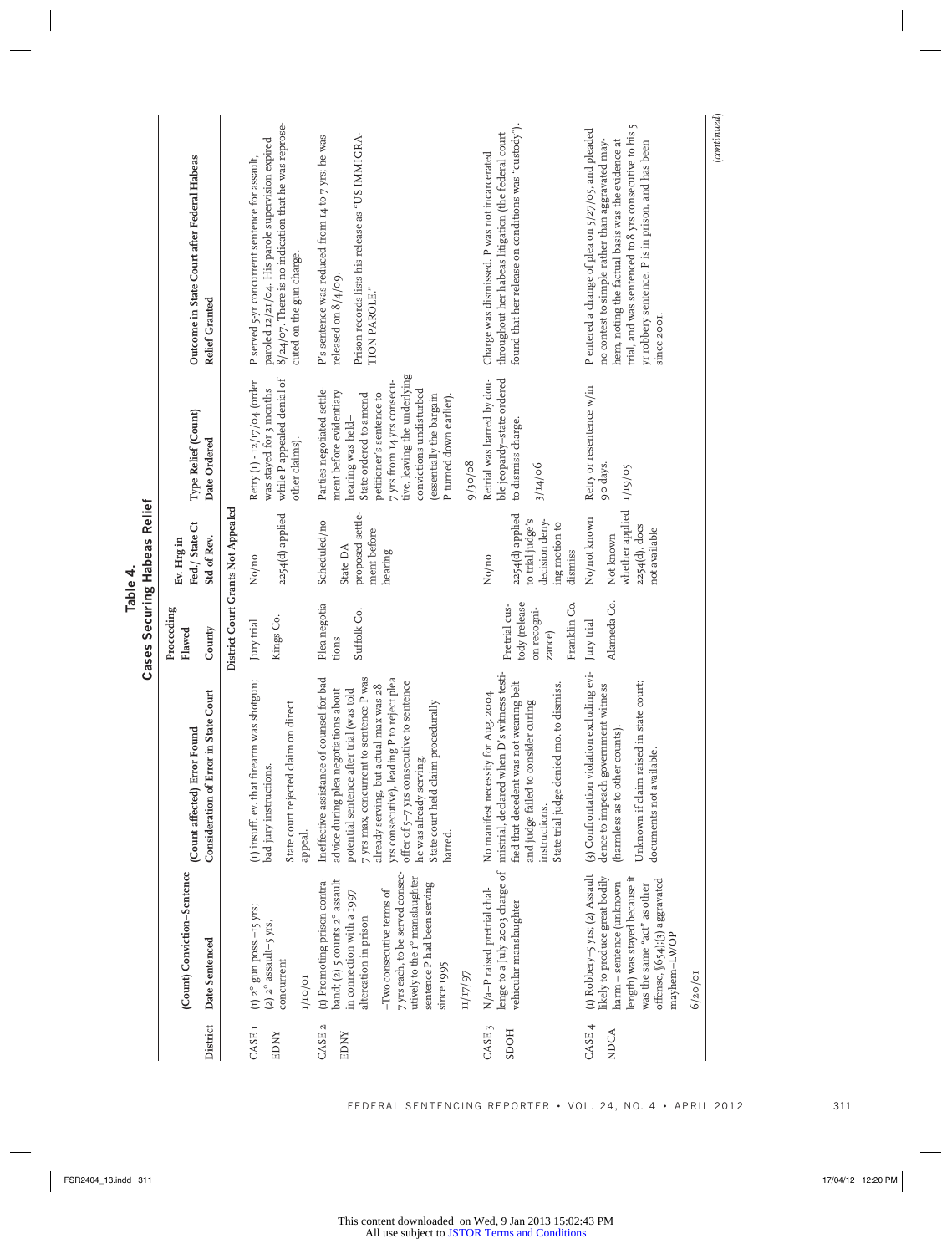|                                  |                                                                                                                                                                                                                                                                                                         |                                                                                                                                                                                                                                      |                                  | Table 4.                                                    |                                                                                                        |                                                                                                                                                                                       |
|----------------------------------|---------------------------------------------------------------------------------------------------------------------------------------------------------------------------------------------------------------------------------------------------------------------------------------------------------|--------------------------------------------------------------------------------------------------------------------------------------------------------------------------------------------------------------------------------------|----------------------------------|-------------------------------------------------------------|--------------------------------------------------------------------------------------------------------|---------------------------------------------------------------------------------------------------------------------------------------------------------------------------------------|
|                                  |                                                                                                                                                                                                                                                                                                         |                                                                                                                                                                                                                                      |                                  | Cases Securing Habeas Relief (continued)                    |                                                                                                        |                                                                                                                                                                                       |
| District                         | (Count) Conviction-Sentence<br>Date Sentenced                                                                                                                                                                                                                                                           | Consideration of Error in State Court<br>(Count affected) Error Found                                                                                                                                                                | Proceeding<br>Flawed<br>County   | Fed./State Ct<br>Std of Rev.<br>Ev. Hrg in                  | Type Relief (Count)<br>Date Ordered                                                                    | Outcome in State Court after Federal Habeas<br>Relief Granted                                                                                                                         |
|                                  |                                                                                                                                                                                                                                                                                                         |                                                                                                                                                                                                                                      |                                  | District Court Grants Not Appealed                          |                                                                                                        |                                                                                                                                                                                       |
| CASE <sub>5</sub><br><b>NDCA</b> | vehicle; (3) attempted murder<br>firearm from a motor vehicle;<br>Combined sentence of life +<br>(1) Four counts of assault $w/$<br>shooting at occupied motor<br>semi-automatic firearm; (2)<br>meditation); (4) shooting a<br>(w/ enhancement for pre-<br>25-life consecutive<br>(5) street terrorism | government expert was allowed to relate<br>statements of non-testifying accomplice<br>underlying finding of premeditation for<br>On attempted murder count only, con-<br>frontation clause violation when<br>sentencing enhancement. | San Joaquin<br>Jury trial<br>Co. | 2254(d) not<br>applied<br>No/no                             | Resentencing ordered on<br>attempted murder count<br>without finding of pre-<br>meditation.<br>I/2I/09 | years to life. P is in prison, and has been since 2001.<br>P was resentenced on 10/29/10 to a total term of 30                                                                        |
| CASE 6<br>NDCA                   | mission; (2) receipt of stolen<br>(1) Driving vehicle w/o per-<br>8 yrs for both<br>1/29/02<br>vehicle.                                                                                                                                                                                                 | courts.<br>Summarily denied by state<br>Invalid waiver of counsel.                                                                                                                                                                   | San Joaquin<br>Jury trial<br>Ċo. | 2254(d) applied<br>No/no                                    | retrial must begin w/in 60<br>Proceedings leading to<br>11/10/08<br>days.                              | P is not listed on the California Corrections website.<br>The charges against P were dismissed on 1/20/09.                                                                            |
|                                  | 6/13/02                                                                                                                                                                                                                                                                                                 |                                                                                                                                                                                                                                      |                                  |                                                             |                                                                                                        |                                                                                                                                                                                       |
| CASE <sub>7</sub><br><b>WDLA</b> | (1) Unauthorized entry-10 yrs<br>(2) sexual battery-20 yrs,<br>concurrent<br>9/7/99                                                                                                                                                                                                                     | Rejected on state post-conviction review.<br>Implied jury bias                                                                                                                                                                       | Jury trial<br>Jackson<br>Parish  | Applied 2254(d)<br>but considered<br>new evidence<br>Yes/no | New trial ordered, no time<br>limit for compliance<br>included.<br>11/6/06                             | P pleaded guilty to the same offenses on 4/3/07, and<br>placed on unsupervised release for the remaining<br>sentenced to 5 and 10 yrs, concurrently. He was<br>5 yrs of his sentence. |
|                                  | when the state supreme court<br>vacated one habitual offender<br>sentence b/c both counts<br>(resentenced to 20 years<br>punished same event)                                                                                                                                                           |                                                                                                                                                                                                                                      |                                  | from hearing in<br>federal court                            |                                                                                                        |                                                                                                                                                                                       |
| CASE <sub>8</sub>                | Murder                                                                                                                                                                                                                                                                                                  | Ineffective assistance on appeal.                                                                                                                                                                                                    | Appeal                           | No/no                                                       | State ordered to allow P to                                                                            | P lost his appeal on 10/8/08 and remains incarcer-                                                                                                                                    |
| NDIL                             | 60 yrs                                                                                                                                                                                                                                                                                                  | State court did not reach merits of claim.                                                                                                                                                                                           | Lake Co.                         | 2254(d) not<br>applied                                      | file notice of appeal w/in<br>60 days.                                                                 | ated serving his 60-yr term for murder.                                                                                                                                               |
|                                  | $7/18$ /oi                                                                                                                                                                                                                                                                                              |                                                                                                                                                                                                                                      |                                  |                                                             | 1/3/08                                                                                                 |                                                                                                                                                                                       |

FSR2404\_13.indd 312 17/04/12 12:20 PM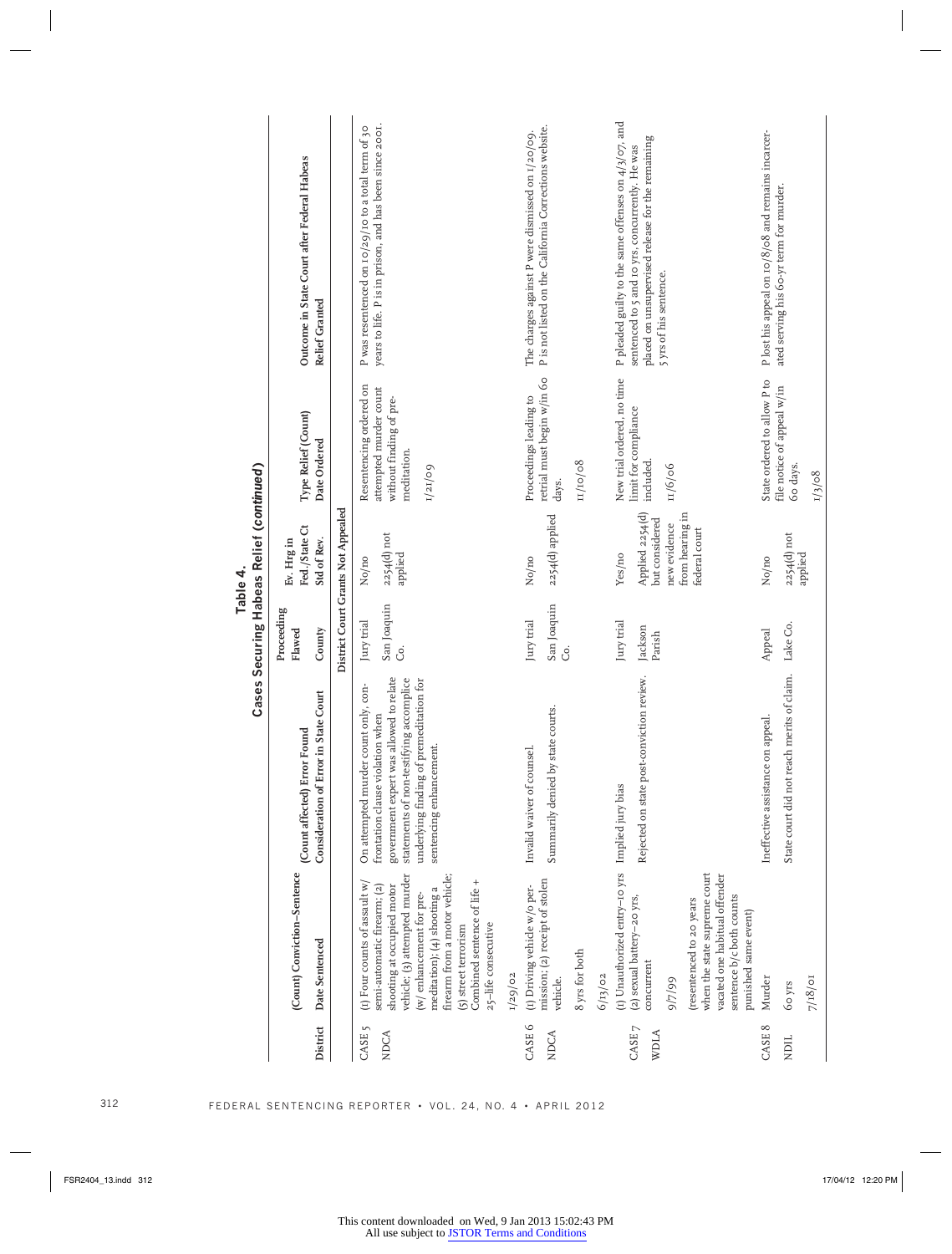District Court Grants Appealed by State-Not Reversed **District Court Grants Appealed by State –Not Reversed**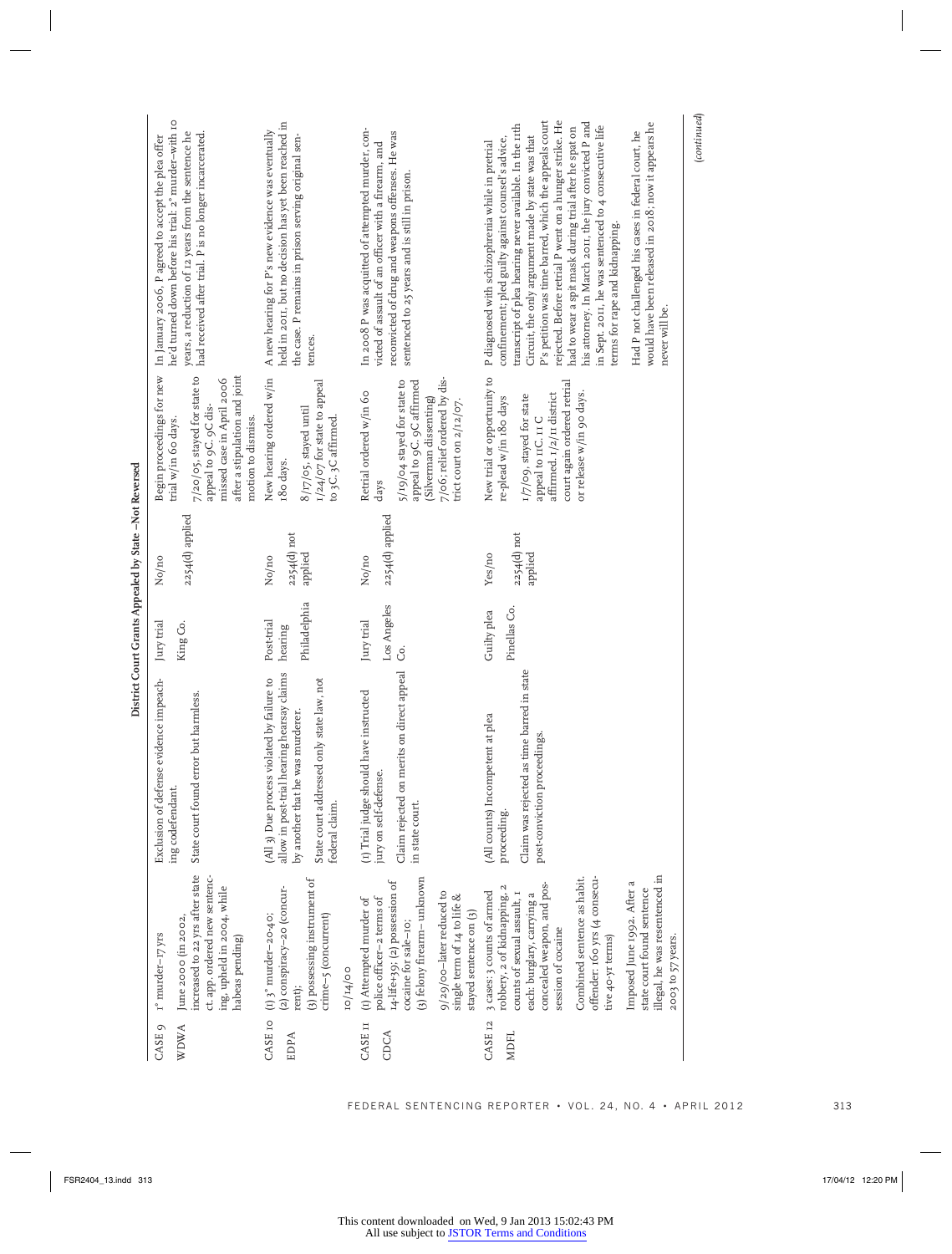|                                          | Outcome in State Court after Federal Habeas<br>Relief Granted         |                                                                                                 | P is in prison, has been since committed for this<br>P's conviction was affirmed on appeal.<br>offense in May 2000.                                                                                                                      | 1987 sentences were contested; other sentences, the<br>serving two, longer (44-yr) sentences for four addi-<br>same length, were not affected. P also is presently<br>release. Credits for only one of the six concurrent<br>tional 1994 convictions-another robbery, escape,<br>Any relief ordered did not and cannot speed P's<br>attempted robbery, and false imprisonment. | days, imposed on 11/17/11 for a drug offense. He was<br>and was sentenced to just over 8 yrs (2943 days), a<br>sentence reduction of about 15 yrs. He served that<br>On 8/21/06, P pleaded guilty to the same offense,<br>sentence as well as an additional sentence of 240<br>apparently released in Jan. 2012. | 2/22/06, the state court granted the Harris Co. Pros-<br>passage of time." P was released from prison. Public<br>county three separate times, and was last released in<br>records indicate P was later jailed in another Texas<br>which explained "successful retrial unlikely due to<br>ecutor's motion to dismiss the charges against P,<br>July 20II. |
|------------------------------------------|-----------------------------------------------------------------------|-------------------------------------------------------------------------------------------------|------------------------------------------------------------------------------------------------------------------------------------------------------------------------------------------------------------------------------------------|--------------------------------------------------------------------------------------------------------------------------------------------------------------------------------------------------------------------------------------------------------------------------------------------------------------------------------------------------------------------------------|------------------------------------------------------------------------------------------------------------------------------------------------------------------------------------------------------------------------------------------------------------------------------------------------------------------|----------------------------------------------------------------------------------------------------------------------------------------------------------------------------------------------------------------------------------------------------------------------------------------------------------------------------------------------------------|
|                                          | Type Relief (Count)<br>Date Ordered                                   |                                                                                                 | lenge to plea (all counts).<br>(J. McKeown, dissented<br>Permit appeal of chal-<br>in 9C).<br>I/I4/II                                                                                                                                    | earned credits from Oct<br>2001 to present (one of<br>points, and recalculate<br>Remove misconduct<br>six of the 1987 sen-<br>P's class levels and<br>tences).                                                                                                                                                                                                                 | New trial or release from<br>custody w/in 90 days.<br>7/24/06<br>5/17/95                                                                                                                                                                                                                                         | Retry or release w/in 120<br>11/2/05<br>days.                                                                                                                                                                                                                                                                                                            |
| Table 4.                                 | Fed./State Ct<br>Std of Rev.<br>Ev. Hrg in                            |                                                                                                 | 2254(d) applied<br>No-but record<br>expanded/no                                                                                                                                                                                          | 2254(d) applied<br>No/no                                                                                                                                                                                                                                                                                                                                                       | affidavit filed by<br>2254(d) applied<br>No/no (but<br>counsel)                                                                                                                                                                                                                                                  | 2254(d) applied<br>No/No                                                                                                                                                                                                                                                                                                                                 |
| Cases Securing Habeas Relief (continued) | Proceeding<br>Flawed<br>County                                        |                                                                                                 | Should have had<br>the opportunity<br>Santa Clara Co.<br>to appeal                                                                                                                                                                       | of credit-earning<br>status after mis-<br>Reclassification<br>conduct<br>$\mathop{\rm N{}}\nolimits/\mathop{\rm A{}}$                                                                                                                                                                                                                                                          | Harris Co.<br>Jury trial                                                                                                                                                                                                                                                                                         | Harris Co.<br>Jury Trial                                                                                                                                                                                                                                                                                                                                 |
|                                          | Consideration of Error in State Court<br>(Count affected) Error Found | District Court Grants after Remand from Court of Appeals Decision Reversing Denial or Dismissal | obtain cert. of prob. cause to permit<br>Ineffective assistance-atty failed to<br>State courts dismissed appeal and<br>unaware of mandatory minimum<br>appeal of claim that P pled guilty<br>denied post conviction relief.<br>sentence. | s in state<br>1 of six 1987 sentences-ex post facto<br>violation re: calculating good time.<br>Claim was rejected on merit<br>court.                                                                                                                                                                                                                                           | dire-failure to challenge two jurors<br>Claim rejected in state post-convic-<br>Ineffective assistance during voir<br>who admitted they could not be<br>impartial.<br>tion.                                                                                                                                      | judge limited cross-examination of<br>Due process violation when trial<br>state's witnesses.                                                                                                                                                                                                                                                             |
|                                          | (Count) Conviction-Sentence<br>Date Sentenced                         |                                                                                                 | 32 counts of child molesta-<br>tion-210 yrs to life, plus 9<br>yrs 4 mos, consecutive<br>5/12/00                                                                                                                                         | 6 concurrent 30-yr sentences<br>(all 3d strikes)-5 robberies &<br>2° burglary<br>9/14/87                                                                                                                                                                                                                                                                                       | Injuring elderly person-<br>30 yrs (jury sentence)<br>Jan. 1999                                                                                                                                                                                                                                                  | Indecent contact with child-<br>enhanced for prior felony,<br>drug possession, and agg.<br>assault-25 yrs<br>10/2/97                                                                                                                                                                                                                                     |
|                                          | District                                                              |                                                                                                 | CASE <sub>I3</sub><br>NDCA                                                                                                                                                                                                               | CASE <sub>14</sub><br>WDOK                                                                                                                                                                                                                                                                                                                                                     | CASE 15<br><b>XLCS</b>                                                                                                                                                                                                                                                                                           | CASE <sub>16</sub><br><b>XLCS</b>                                                                                                                                                                                                                                                                                                                        |

| v<br>I<br>$\sim$ |  |
|------------------|--|
|                  |  |

FSR2404\_13.indd 314 17/04/12 12:20 PM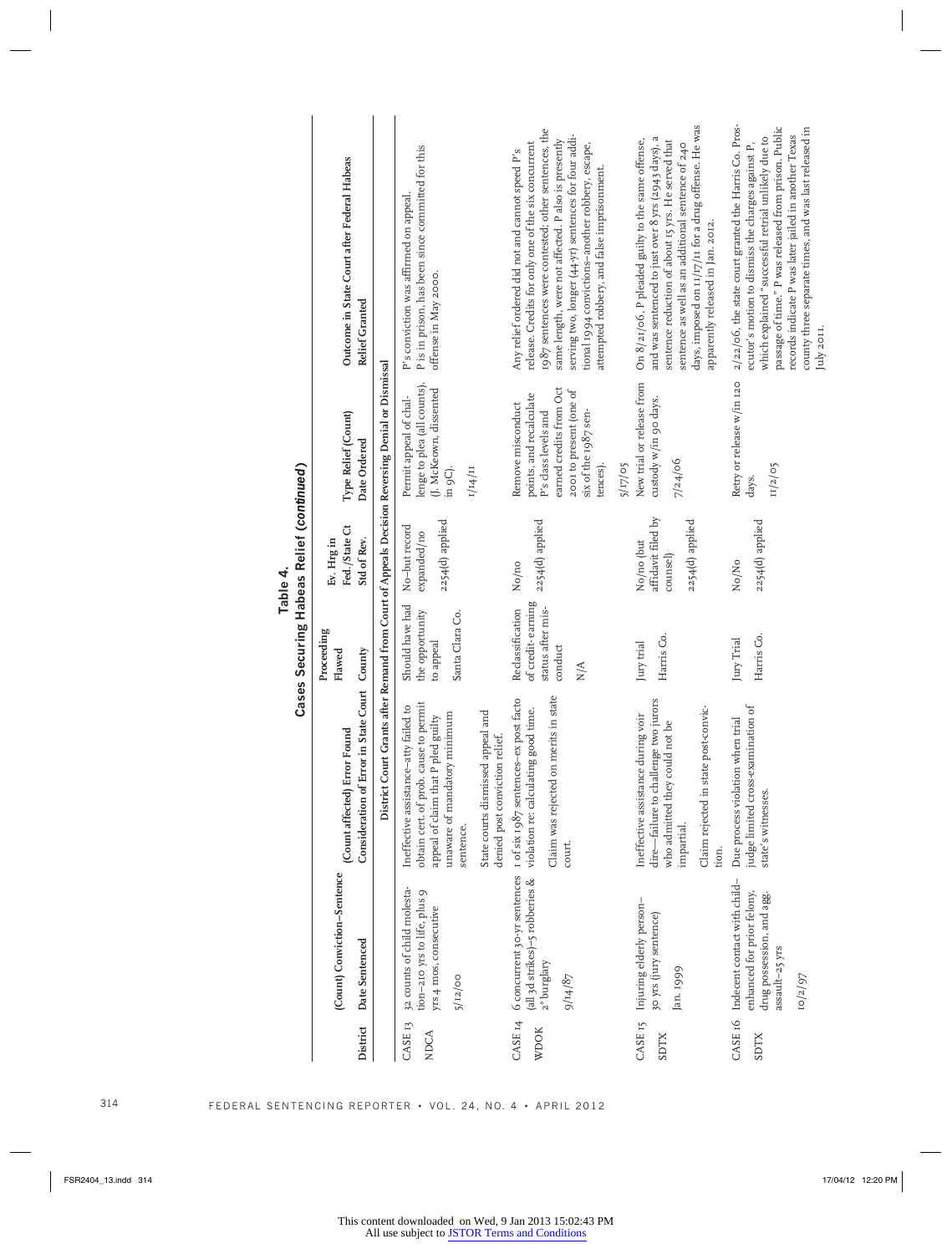| offense and reimprisoned, then settled his lawsuit for<br>incarcerated individual. In March 2011, P filed suit to<br>recover damages for wrongful conviction, was con-<br>In Feb. 2011, a state judge declared P a wrongfully<br>victed and sentenced to 4 years for another drug<br>P was released, and his case dismissed in 2007.<br>\$280,000. He remains in prison. | he was sentenced to time served, a reduction of about<br>ing weapon and attempt, sentenced concurrently. He<br>convictions in return for dismissing his habeas case;<br>In Nov 2008, P was convicted of misconduct involv-<br>guilty to attempted robbery and admitted his prior<br>Following the remand for On 3/5/08 P accepted plea offer from state, pled<br>completed his supervised release in 2010.<br>2 yrs from his original sentence. |
|--------------------------------------------------------------------------------------------------------------------------------------------------------------------------------------------------------------------------------------------------------------------------------------------------------------------------------------------------------------------------|-------------------------------------------------------------------------------------------------------------------------------------------------------------------------------------------------------------------------------------------------------------------------------------------------------------------------------------------------------------------------------------------------------------------------------------------------|
| Retry or release w/in<br>90 days.<br>12/5/06                                                                                                                                                                                                                                                                                                                             | dentiary hearing, but on<br>motion for voluntary dis-<br>from the 9C, the district<br>court scheduled an evi-<br>an evidentiary hearing<br>missal, explaining the<br>case had been settled.<br>$3/17/08$ granted P's                                                                                                                                                                                                                            |
| 2254(d) applied<br>No/no                                                                                                                                                                                                                                                                                                                                                 | 2254(d) applied<br>Scheduled/yes                                                                                                                                                                                                                                                                                                                                                                                                                |
| Summit Co.<br>Bench trial                                                                                                                                                                                                                                                                                                                                                | Pima Co.<br>Jury trial                                                                                                                                                                                                                                                                                                                                                                                                                          |
| Confrontation violation when police<br>suspect.<br>testified about statements made by<br>Rejected in state post conviction.<br>another non-testifying drug                                                                                                                                                                                                               | deliberat-<br>State court found error was harmless.<br>chambers conf. where advisory coun-<br>sel discussed how the judge should<br>CASE 18 Attempted Robbery-11 yrs 3 McKaskle claim-exclusion from a<br>respond to a query from the<br>ing jury.                                                                                                                                                                                              |
| after state court remanded<br>(resentenced to same term<br>CASE 17 Drug possession-6 yrs<br>for resentencing)<br>5/17/01                                                                                                                                                                                                                                                 | March 1999<br>mos                                                                                                                                                                                                                                                                                                                                                                                                                               |
| <b>NDOH</b>                                                                                                                                                                                                                                                                                                                                                              | DAZ                                                                                                                                                                                                                                                                                                                                                                                                                                             |

validity of a conviction or sentence, but instead a separate state decision affecting custody, often a decision denying or revoking release on parole or a decision to revoke or limit good-time credits after a finding of misconduct.21 Two of these cases from the study were among the eighteen cases in which relief was granted.

In Case 3 the petitioner, awaiting retrial after her first trial for vehicular homicide ended in mistrial, claimed that her prosecution violated the Double Jeopardy Clause. The district court found unreasonable the state trial court's decision that there was manifest necessity for the mistrial and barred the state from continuing the prosecution.

The other case of this type, Case 14, concerned a challenge to a state's calculation of the petitioner's good time after a finding of prison misconduct. The district court initially granted the writ concluding that the state violated the petitioner's rights under the Ex Post Facto Clause by determining his eligibility to earn credits using a rule that had been adopted after his misconduct had taken place. Over a year later, when the state sought reconsideration of that ruling under Rule 59, the district court vacated its grant and denied the petition, recognizing that there had been no increase in punishment beyond what petitioner faced on the date of the underlying offense. The Tenth Circuit ordered the grant reinstated, not because the district court had erred on the merits, but because it had vacated its judgment after the period for reconsideration under Rule 59 had expired.

**b. Cases challenging conviction or sentence.** In the other sixteen cases ending in relief for the petitioner, the petitioner challenged the constitutionality of his conviction or sentence and the federal court ordered some sort of do-over in state court: a retrial, resentencing, new posttrial hearing, or new appeal.

Counsel-related errors were the basis for relief in six cases: two cases of ineffective assistance of counsel on appeal; one each with ineffectiveness during voir dire or plea negotiations; a violation of the right to proceed without counsel; and an invalid waiver of counsel.

The cases in which petitioners secured relief from the federal courts also included multiple violations of rights protecting the defendant's ability to test the accuracy of the state's case, including the right to present defense evidence and to impeach or confront prosecution witnesses. Six cases presented this sort of claim. Flaws in the remaining cases included insufficient evidence of an element at trial, jury bias, and faulty jury instructions.<sup>22</sup> Interestingly, all but one of the sixteen orders granting relief from a criminal judgment involved an error that affected the validity of the conviction, not a sentencing error. Also, in more than half of these sixteen cases, the constitutional error occurred at a jury trial.

**2. Representation of winning petitioners in habeas** Petitioners who won relief were more likely than other non-capital habeas petitioners to have lawyers helping

Federal Sentencing Reporter • Vol. 24, No. 4 • April 2012 315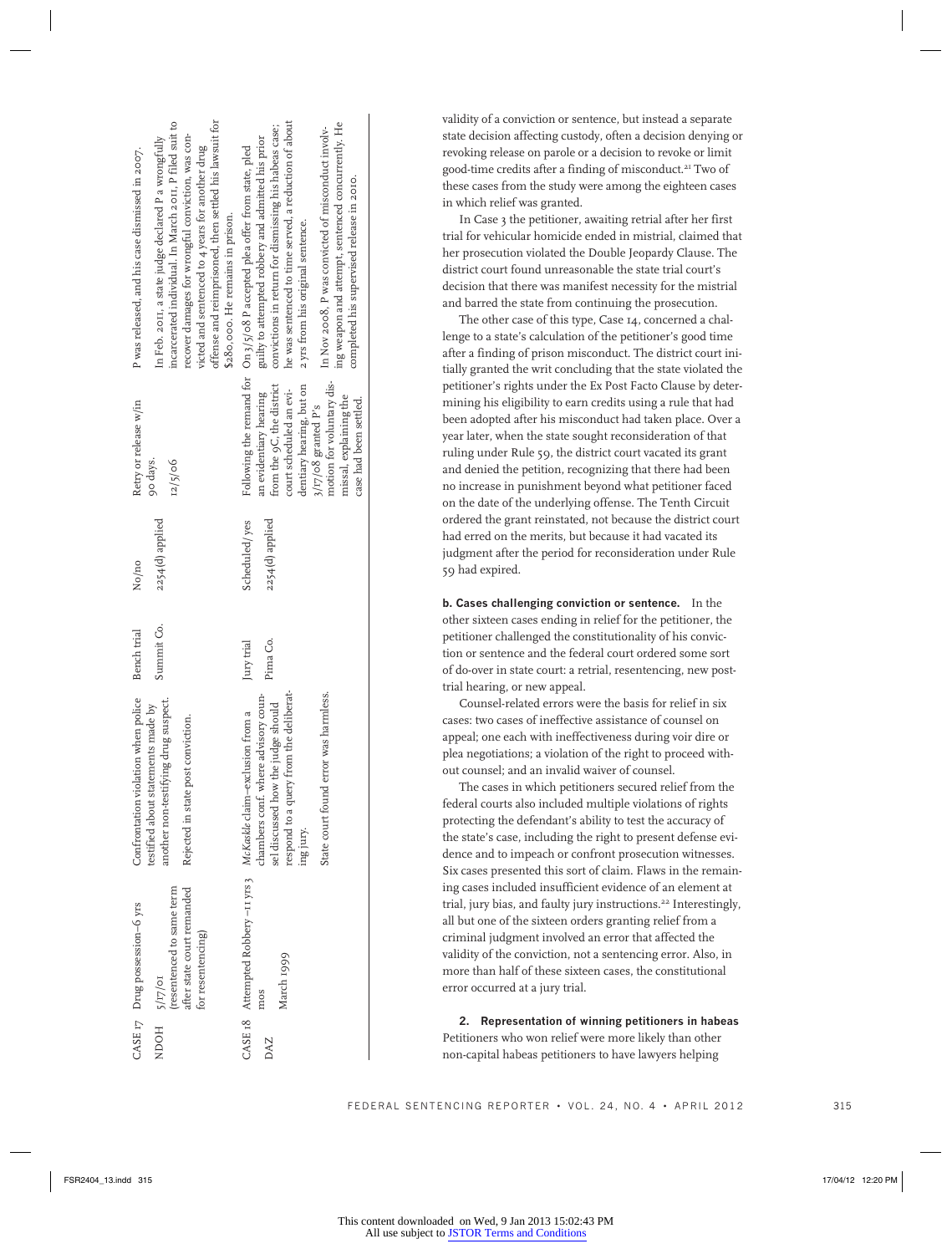them. Compared to the estimated 7 to 8 percent of all non-capital habeas petitioners represented by counsel,<sup>23</sup> 67 percent (eight of twelve) of the petitioners who succeeded in the district courts had attorneys.<sup>24</sup> Similarly, four of the six petitioners who received relief after appealing the denial or dismissal of their petitions had counsel in the court of appeals.<sup>25</sup>

#### **3. Remands not producing relief**

In addition to the cases detailed in Table 4, in nine other cases the circuit court sent the case back to the district court for additional proceedings that resulted in no relief for the petitioner. In all but two of these cases, the court of appeals found fault not with the district judge's assessment of the merits of a constitutional claim, but instead with the resolution of some aspect of habeas procedure apart from the merits.

Specifically, one case was remanded because there was an "incomplete record"; one involved the application of the rules of exhaustion; two involved questions about tolling of the statute of limitations period; two concerned procedural default; and one concerned whether or not petitioner had been diligent in trying to develop the factual basis of his claim in state court. The remand orders in these cases all directed the district court to apply the appropriate procedural rules. In two additional cases, the court of appeals found that the district court should have reached the merits of a claim: the Ninth Circuit vacated the summary dismissal of a petitioner's claim that delay in state post-conviction proceedings can itself violate due process, citing Ninth Circuit precedent, and the Sixth Circuit ordered the district court to consider, after the Supreme Court's new decision in *Blakely*, an argument for relief that was later rejected by the Court in *Oregon v. Ice*. After being remanded, each of these cases was resolved in favor of the state.<sup>26</sup> A tenth case was remanded by the Second Circuit for consideration of whether an *Apprendi* claim in an amended petition "relates back," and that case remains pending in district court.

**4. The rest of the story—after relief ordered** What happened to the eighteen petitioners who won their federal habeas cases? In four of the eighteen cases, the petitioner's habeas victory landed him in a position that was the same as or worse than the position he was in before he sought habeas relief. The petitioner in Case 12 successfully upended a combined fifty-seven-year sentence for multiple rapes, robberies, and kidnappings—a sentence that he would have finished in 2018—only to be retried, reconvicted, and sentenced to four consecutive life terms. The prisoner who won his ex post facto challenge in Case 14 had his good-time credits recalculated for one of his 1987 sentences, but his release date was unaffected because he is serving multiple additional sentences of equal or greater length imposed in either 1987 or 1994. Two others (Cases 8 and 10) each lost the direct appeal that the federal judge ordered the state to provide.

At the other end of the spectrum, in four cases it appears that as a result of the federal litigation, the challenged charge against the petitioner was dismissed and the petitioner released. The double jeopardy case discussed above (Case 3) is one of these cases. A second case (Case 17) involved what courts later found to be a wrongful drug conviction. After the federal court ordered retrial because of a confrontation violation, the petitioner was released. (Just days before settling his lawsuit to recover damages for his wrongful conviction, he was sent to prison for a subsequent drug offense.) In a third case of release, Case 16, after the district court rejected petitioner's claims that he was actually innocent of the offense of indecent contact with a child, and that restrictions on cross-examination violated his rights to confrontation and due process, the Fifth Circuit granted a COA on these two issues as well as whether petitioner had defaulted several claims. It then ordered retrial, concluding that the case "turned entirely on the credibility of the complaining [child] witness," and that "the state courts' restriction on [the petitioner's] ability to challenge that credibility violated his clearly-established confrontation and due process rights and cannot be considered harmless." The state chose not to retry him and he was released—nine years after his conviction. In a fourth case, Case 6, the federal court found in 2008 that the petitioner, sentenced in 2002 to two concurrent terms of eight years, subject to parole, had not validly waived his right to counsel. The charges were dropped in 2009, the year before his sentence would have expired.

Of the eleven remaining grants of relief:

- Two petitioners were convicted and sentenced in state court for a lesser offense after successfully challenging a conviction. The petitioner in Case 11, whose attempted murder conviction was found flawed because the trial judge refused to instruct the jury on self-defense, was convicted of aggravated assault instead and is now serving a twenty-five-year sentence on that offense combined with other undisturbed counts of conviction, instead of his original term of fourteen to life. In Case 9, the petitioner settled while the state's appeal was pending in the 9th Circuit, agreeing that in return for vacating his firstdegree murder conviction and sentence of twenty-two years, he would plead guilty to seconddegree murder with a ten-year term, the same deal he had turned down before trial.
- In two cases, Cases 1 and 4, one of several convictions was vacated, and the petitioner served or is serving lesser sentences on the other counts.
- Five cases received a lower sentence after reconviction or resentencing for the same offense: The petitioner in Case 2 negotiated a reduction in sentence from fourteen to seven years. The petitioner in Case 5 was resentenced to a single life term rather than two consecutive life terms for his attempted murder and additional crimes. The petitioner in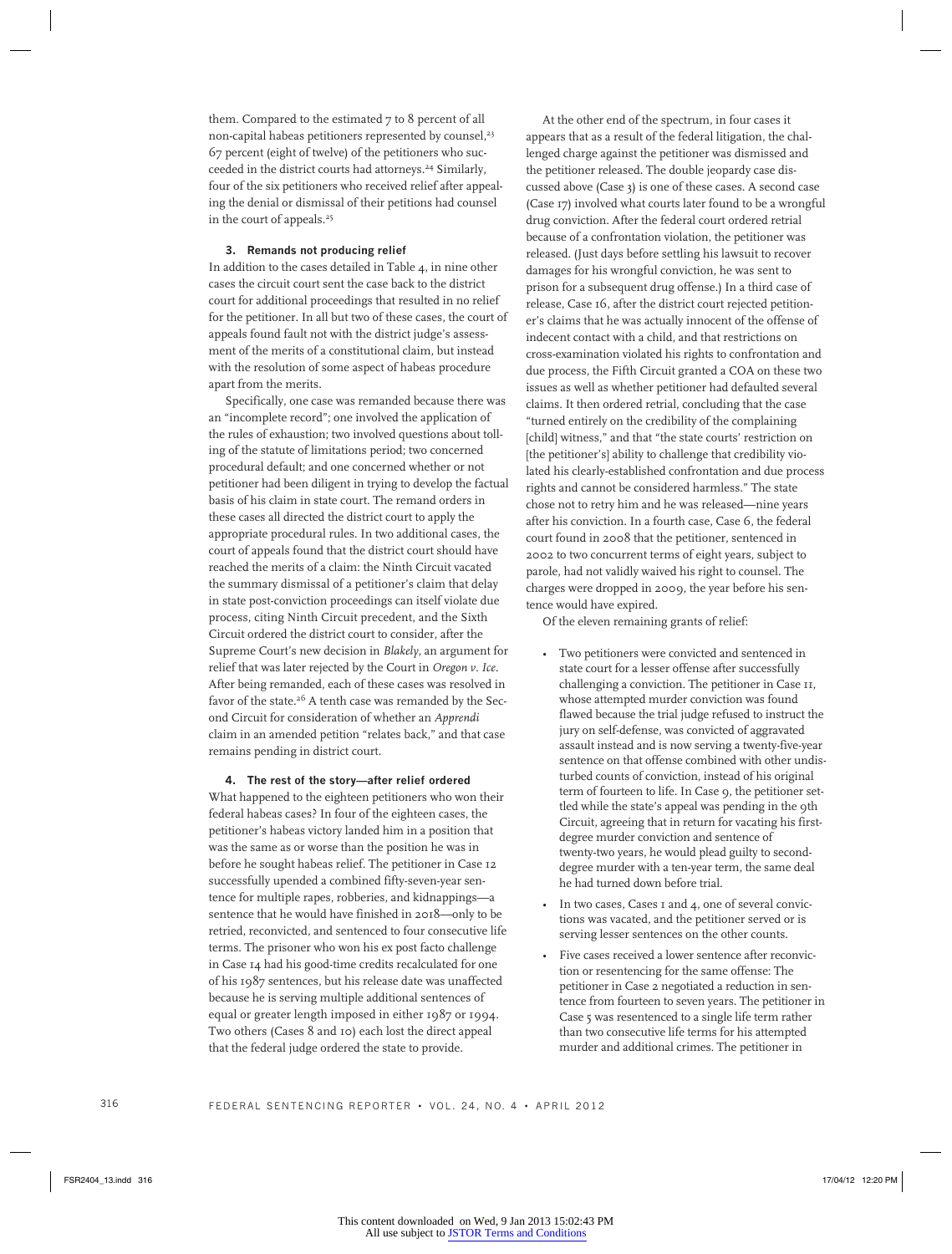Case 7 pleaded guilty to the same offenses, but with a ten-year term rather than the earlier twentyyear term. The petitioner in Case 15 pleaded guilty to the same offense, but secured a sentence about fifteen years less than his initial sentence. The petitioner in Case 18 dismissed his habeas case on remand in return for a sentence reduction of about two years.

• Finally, one case is unfinished in state court. The petitioner in Case 10 has a state post-conviction proceeding pending.

In sum, of the eighteen cases granting relief, habeas was no help to the petitioner in at least four cases, eliminated the only basis for the petitioner's custody in at least four cases, and seems to have resulted in some reduction of the petitioner's term of incarceration in the rest.

If we assume that all but four of the petitioners who secured relief benefited from their habeas litigation, including the case still pending in state court, that is a total of fourteen cases in which federal habeas review actually benefited the petitioner, out of the 2188 cases filed in 2003 and 2004 that a district court had completed by December 2011—an effective relief rate of 0.64 percent.

#### **C. Conclusion**

The 2007 study found that non-capital petitioners filing after AEDPA were even less likely than pre-AEDPA petitioners to win in the *district* courts. Now, seven to eight years after the study cases were filed, with time to see what happened to these cases after appeal, a more complete picture emerges. Even after *appellate* review, the number of non-capital petitioners receiving habeas relief remains less than the 1 percent rate reported prior to AEDPA.

The analysis also illustrates the mixed results that the tiny cohort of successful petitioners ultimately experiences. Assuming the random sample of cases in the 2007 study roughly reflects the distribution of cases nationwide, some of the petitioners who win in federal court will be released from state custody—at least one here was shown to be factually innocent—but for others a grant of federal habeas relief will make no difference. Most winning petitioners will secure, many years after their initial convictions, an opportunity to demand a second chance at trial, sentencing, or appeal. Depending upon the availability of evidence, the prospects for success, the likelihood that the petitioner will remain incarcerated anyway on other charges, and other factors, the state may choose to proceed with the new trial, sentencing, or appeal, abandon the charge, or simply negotiate a settlement to a lesser charge or sentence.

The policy suggestions that follow from the reality of federal habeas litigation under AEDPA will continue to be debated in this issue and elsewhere. Hopefully, the new information in this article will provide additional empirical grounding for that discussion.

#### **Notes**

- This research was funded by the Vanderbilt University Law School. I am grateful for the assistance of the four talented Vanderbilt students who served as research assistants— Rebecca Dunnan, Will Peeples, and David von Wiegant, who collected and coded this information with me, and Justin Tate, who followed these cases back into the state courts.
- <sup>2</sup> The 2007 study was a joint effort of the National Center for State Courts and Vanderbilt University Law School, with funding from the National Institute of Justice and assistance from an advisory board of defenders, states' attorneys, and state and federal judges. *See* Nancy J. King, Fred L. Cheesman II & Brian J. Ostrom, Final Technical Report: Habeas Litigation in U.S. District Courts: An Empirical Study of Habeas Corpus Cases FILED BY STATE PRISONERS UNDER THE ANTITERRORISM AND EFFECTIVE Death Penalty Act of 1996, *available at* https://www.ncjrs.gov/ pdffiles1/nij/grants/219559.pdf [hereinafter 2007 STUDY].

 Information for the 2007 study and this article was collected for 2384 randomly selected non-capital habeas cases filed in district courts across the country during 2003 and 2004, about 6.5 percent of the total non-capital habeas cases filed in district courts during that period. *See id*. at 14–18 (discussing methodology). The study also examined 368 cases commenced by state death row prisoners between 2000 and 2002 in those districts with the highest volume of capital case filings. These capital cases are not covered in this article. The study's findings on non-capital cases are also discussed in Joseph L. Hoffmann & Nancy J. King, *Rethinking the Federal Role in State Criminal Justice*, 89 N.Y.U. L. Rev. 791 (2009), and Nancy J. King & Suzanna Sherry, *Habeas Corpus and State Sentencing Reform: A Story of Unintended Consequences*, 58 Duke L.J. 1 (2008). Both capital and non-capital case findings from the study, as well as the writ's development over time and its use by federal prisoners and detainees, are discussed in Nancy J. King & Joseph L. Hoffmann, Habeas for the Twenty-First Century: Uses, Abuses, and THE FUTURE OF THE GREAT WRIT (2011).

- Court of appeals cases related to each district court case were identified by (1) searching for circuit case numbers on the district court docket sheet itself (available on PACER), (2) searching for circuit case numbers in documents available from PACER that were docketed in the district court case, (3) searching for appeals cases in the PACER website for each court of appeals using the district court docket number and petitioner name, and (4) checking the individual websites of each court of appeals, which sometimes provided search capabilities and access to various orders beyond those available in PACER. For cases in which no appellate activity was located with these techniques, I checked the Appellate Termination data sets from the Federal Court Cases: Integrated Data Base Series for cases listing the petitioner's name or listing the district court docket number as the originating case, but this added check produced no additional cases (for a significant proportion of cases in the data sets, this information was missing). By December 2011, when this coding was completed, only 12 of the 2384 study cases were still pending in the district courts.
- <sup>4</sup> *See* Tables B-7 and C-2 for each year's caseload statistics reported on the website of the Administrative Office of the Courts, www.uscourts.gov. In 2011, 6260 non-capital state habeas cases were filed in the courts of appeals compared to 16,673 of the same type of case filed in the district courts. Original coding of documents from PACER was undertaken for this study rather than relying on information collected in the AO's data sets, where much of the information required is missing.
- The 2384 district court cases in the study sample produced 2188 dispositions. Most of the remaining 196 cases were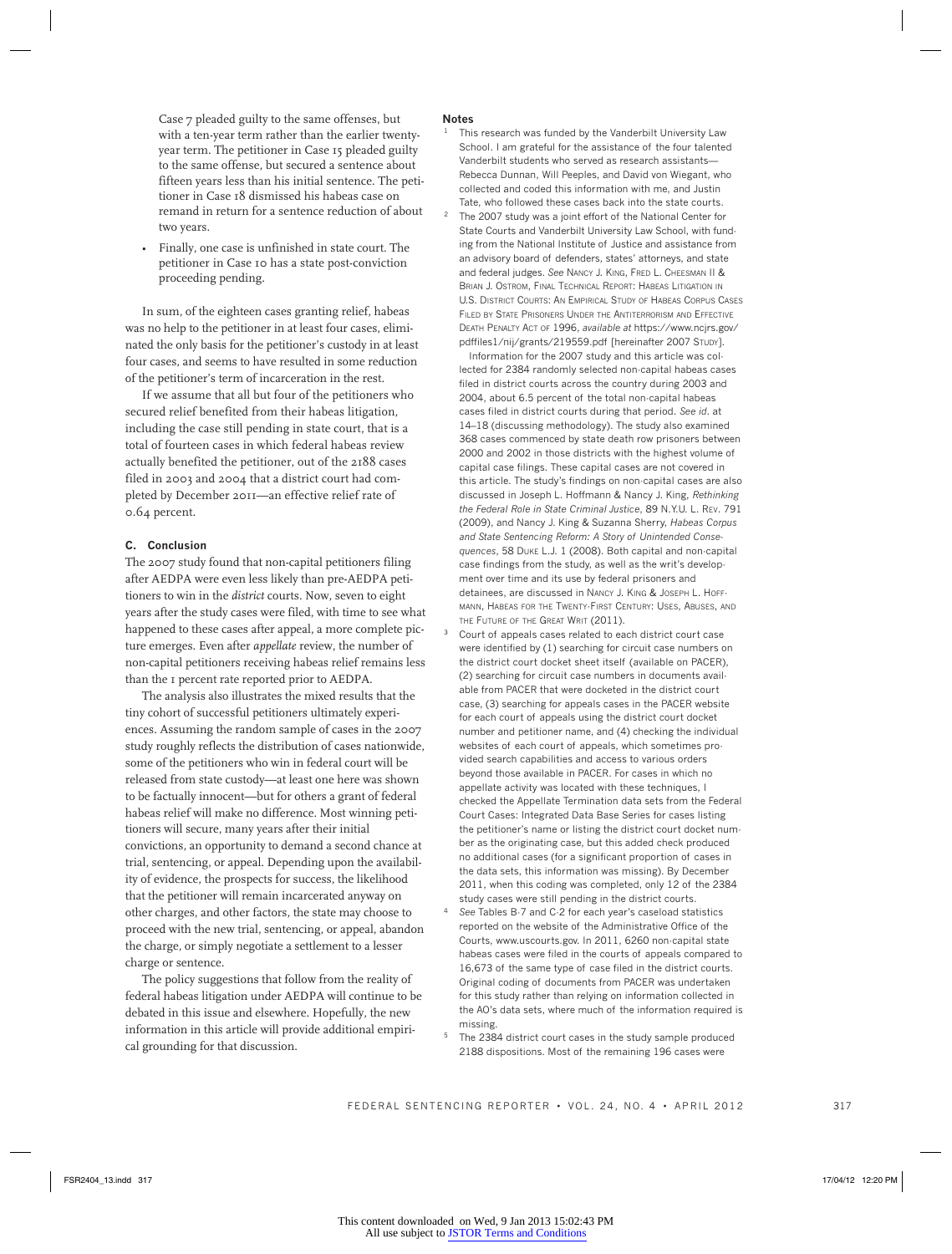transferred to another district; twelve remain pending in the district courts and have not reached final judgment.

Although these four categories of filings were not coded or tracked systematically, more than two percent of cases in the sample included one or more interlocutory or duplicate appeals. The count of appellate activity generated by the study cases also does not include remands by the courts of appeals for a district court ruling on a certificate of appealability (COA). *See* text at notes 10–14 *infra*. The Ninth Circuit, for example, regularly remanded cases to district courts for a ruling on a COA before proceeding—essentially considering the case twice.

 The appellate decisions also generated a significant number of motions for rehearing in the courts of appeals, as well as many petitions for writs of certiorari in the Supreme Court, but how many was not collected. One of the non-capital cases in the study was reviewed by the Supreme Court, which affirmed the court of appeals' decision affirming the district court's dismissal: Day v. McDonough, 547 U.S. 198 (2006). Also not included in the count of appellate activity were requests for permission to file a successive petition that were not filed in the court of appeals immediately following the district court's dismissal on that basis. *See infra* note 16.

- The 2007 study reported that seven of the non-capital cases in the study sample had ended in grant by the time the Report went to press, with 8 percent of the sample still pending. 2007 STUDY, *supra* note 2, at 7, 58 n.109. Four and a half years later, seven of those pending cases had produced a grant of relief in the district court. This higher rate of relief for extremely slow cases is consistent with the 2007 study's finding that capital cases in which relief was granted tended to take longer than other cases. *Id.* at 8.
- Of the 2174 petitioners who lost in the district court, 817 attempted to appeal their adverse judgments. Among cases in which the district court denied any claim on the merits, the appeal rate was somewhat higher—about half of these cases were appealed. As one might expect, the appeal rate was much lower for cases in which all claims were voluntarily dismissed, dismissed as unexhausted, or dismissed for mootness, lack of custody, or failure to pay the filing fee or comply with filing requirements. Some of the attrition in habeas litigation into the courts of appeals is probably explained by the release of some of these petitioners. A number of district and appellate dockets (this was not specifically counted) indicated that the order denying relief was returned undeliverable from the petitioner's last known address, for example.
- The Court of Appeals ordered some sort of remand in 16 of the 817 appeals by petitioners. In three cases, the appeal of the district court's denial or dismissal is still pending in the Ninth Circuit.
- <sup>10</sup> If the district court denies a COA, a petitioner can seek a COA from the court of appeals. Likewise, if the district court grants a COA on one issue, the petitioner can ask the court of appeals to enlarge the COA to permit review of additional issues. Certificates of appealability are not required if the *state* seeks to appeal, nor, in some circuits, if the prisoner is challenging a decision other than conviction or sentence. *See* King & Sherry, *supra* note 2, at 46–47.
- <sup>11</sup> 28 U.S.C. § 2253; Miller-El v. Cockrell, 537 U.S. 322 (2003); Gonzalez v. Thaler, 132 S. Ct. 641 (2012).
- <sup>12</sup> Specifically, 48 percent; 1048 of 2174.
- <sup>13</sup> Of the fifty-five cases in which a COA was granted by the district court, three were not appealed.
- 14 This number includes some cases in which the court of appeals held a COA was not a prerequisite to appeal. *See supra* note 10.
- <sup>15</sup> 28 U.S.C. § 2244(b)(2) (1996).
- $16$  Whenever a petitioner filed two separate cases, one appealing the district court's decision and another seeking permission to file a successive petition, the appeal was coded but not the request for permission. Only those requests for permission filed within three months of the district court's dismissal were considered to be appellate activity generated by the district court case; later requests were not examined, nor were requests that had been filed before the termination of the district court case.
	- In a number of cases the petitioner appealed the district court's dismissal of his petition as successive, and these appeals are counted as appeals, not requests to file a successive petition. None of these appeals succeeded, either.

 It is important to note that this study did not seek to determine how often prisoners ask the court of appeals for permission to file second or successive petitions, or how often those requests are granted. The analysis reported here attempts to measure only how often a prisoner is granted permission to file a new petition when he files his request immediately following dismissal of his case in the district court. The answer appears to be that such requests are rarely granted; none of the seventy-three requests made by petitioners in the study sample were granted. Also, neither this analysis nor the 2007 study tracked whether or not the initial filing in district court was preceded by an order from the court of appeals granting the petitioner's request to file a successive petition.

<sup>18</sup> *See* 2007 Study, *supra* note 2, at 12.

<sup>19</sup> *See id.* at 56 (noting studies of habeas litigation prior to AEDPA, finding that 1 percent of claims and 1 percent of petitioners received relief in the district courts).

Three Cornell researchers have reported a different set of statistics—concluding that "the set of successful noncapital cases grows by 22% when appellate outcomes are considered." John H. Blume, Sheri Lynn Johnson & Keir M. Weyble, *In Defense of Noncapital Habeas: A Response to Hoffmann and King,* 96 Cornell L. Rev. 435, 452 (2011). They based this conclusion on their evaluation of 1547 court of appeals decisions handed down between July 2005 and September 2009 in non-capital cases, but they do not state how these cases were identified or whether they consider the sample to be a random or representative sample of court of appeals activity in non-capital habeas cases. Recall that over 6000 such cases are filed in the courts of appeals every year. Specifically, from 2005 to 2009, the period they evaluated, the Administrative Office reported that more than 25,000 such cases were filed in the courts of appeals. If the courts of appeals are terminating these cases at about the same rate that they are filed, the Cornell team evaluated approximately 6.2 percent of all appellate decisions. They report, *id.* at note 91:

 In all, 1,547 noncapital court of appeals decisions in § 2254 cases were reviewed. Of these, 630 dispositions on grounds other than an outright merits decision (e.g., denials of a certificate of appealability, dismissals for untimeliness, or remands following grants or denials of relief) were set aside. The resulting set of 917 decisions involved cases in which a district court had either granted or denied relief on the merits, and the court of appeals either affirmed or reversed the district court's judgment on the merits without remanding the case for further proceedings (e.g., an evidentiary hearing, consideration of a procedural default issue, or consideration of a timeliness issue). Of the 126 district court grants of relief that were appealed, 60 were affirmed and 66 were reversed; of the 791 district court denials of relief, 697 were affirmed and 94 were reversed.

318 Federal Sentencing Reporter • Vol. 24, No. 4 • April 2012